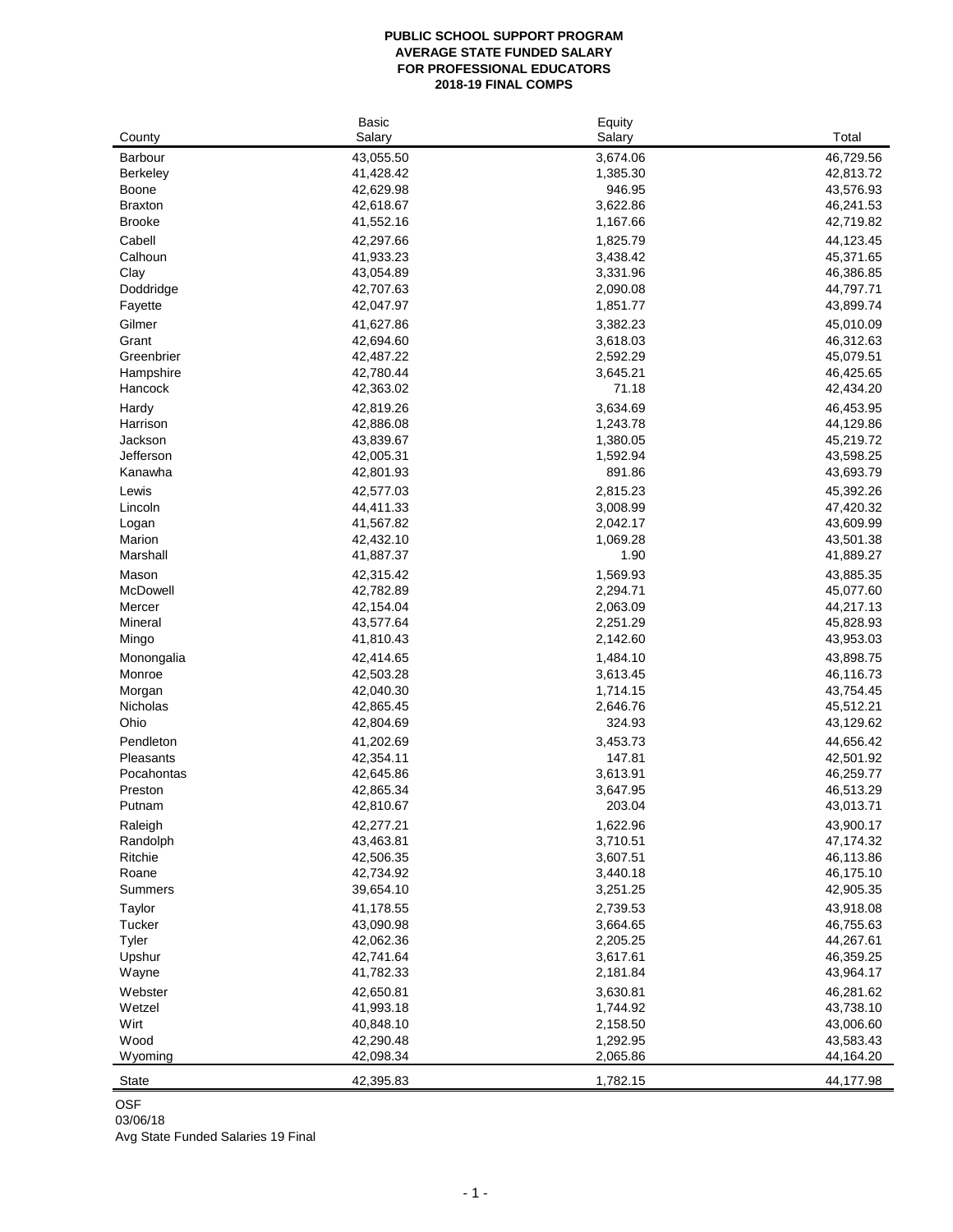## **PUBLIC SCHOOL SUPPORT PROGRAM AVERAGE STATE FUNDED SALARY FOR PROFESSIONAL STUDENT SUPPORT PERSONNEL 2018-19 FINAL COMPS**

|                 | <b>Basic</b> | Equity   |           |
|-----------------|--------------|----------|-----------|
| County          | Salary       | Salary   | Total     |
| Barbour         | 45,122.30    | 3,918.07 | 49,040.37 |
| <b>Berkeley</b> | 43,810.88    | 1,627.87 | 45,438.75 |
| Boone           | 45,332.88    | 1,210.47 | 46,543.35 |
| <b>Braxton</b>  | 40,174.00    | 3,324.14 | 43,498.14 |
| <b>Brooke</b>   | 48,684.00    | 1,705.60 | 50,389.60 |
|                 |              |          |           |
| Cabell          | 43,302.09    | 1,860.72 | 45,162.81 |
| Calhoun         | 34,133.33    | 2,482.33 | 36,615.66 |
| Clay            | 40,271.28    | 2,991.71 | 43,262.99 |
| Doddridge       | 42,493.33    | 2,053.66 | 44,546.99 |
| Fayette         | 41,885.04    | 1,825.14 | 43,710.18 |
| Gilmer          | 42,168.00    | 3,466.00 | 45,634.00 |
| Grant           | 43,180.50    | 3,709.00 | 46,889.50 |
| Greenbrier      | 42,719.42    | 2,615.95 | 45,335.37 |
| Hampshire       | 43,291.18    | 3,718.45 | 47,009.63 |
| Hancock         | 47,047.90    | 155.00   | 47,202.90 |
| Hardy           | 41,077.00    | 3,465.85 | 44,542.85 |
| Harrison        | 45,457.58    | 1,551.77 |           |
|                 |              |          | 47,009.35 |
| Jackson         | 44,880.90    | 1,522.70 | 46,403.60 |
| Jefferson       | 43,201.31    | 1,730.46 | 44,931.77 |
| Kanawha         | 44,671.56    | 1,024.51 | 45,696.07 |
| Lewis           | 42,693.10    | 2,831.70 | 45,524.80 |
| Lincoln         | 45,727.23    | 3,141.47 | 48,868.70 |
| Logan           | 42,341.10    | 2,095.31 | 44,436.41 |
| Marion          | 41,895.50    | 964.35   | 42,859.85 |
| Marshall        | 42,588.38    |          | 42,588.38 |
| Mason           | 43,651.82    | 1,726.86 | 45,378.68 |
| McDowell        | 39,078.76    | 1,806.53 | 40,885.29 |
| Mercer          | 43,205.74    | 2,163.80 | 45,369.54 |
| Mineral         | 46,086.55    | 2,620.25 |           |
|                 |              |          | 48,706.80 |
| Mingo           | 41,534.30    | 1,985.75 | 43,520.05 |
| Monongalia      | 41,353.25    | 1,469.28 | 42,822.53 |
| Monroe          | 43,517.42    | 3,719.71 | 47,237.13 |
| Morgan          | 40,450.80    | 1,521.70 | 41,972.50 |
| Nicholas        | 41,633.44    | 2,482.77 | 44,116.21 |
| Ohio            | 43,653.22    | 299.91   | 43,953.13 |
| Pendleton       | 50,199.00    | 4,608.00 | 54,807.00 |
| Pleasants       | 41,733.50    | 106.00   | 41,839.50 |
| Pocahontas      | 49,337.60    | 4,410.60 | 53,748.20 |
| Preston         | 44,031.38    | 3,779.07 | 47,810.45 |
| Putnam          | 43,247.50    | 182.23   | 43,429.73 |
|                 |              |          |           |
| Raleigh         | 43,093.19    | 1,715.52 | 44,808.71 |
| Randolph        | 43,328.90    | 3,693.09 | 47,021.99 |
| Ritchie         | 40,865.60    | 3,409.20 | 44,274.80 |
| Roane           | 38,471.29    | 2,875.59 | 41,346.88 |
| Summers         | 42,670.00    | 3,611.92 | 46,281.92 |
| Taylor          | 40,384.00    | 2,642.55 | 43,026.55 |
| Tucker          | 44,294.00    | 3,826.00 | 48,120.00 |
| Tyler           | 46,198.50    | 2,646.50 | 48,845.00 |
| Upshur          | 42,075.58    | 3,528.33 | 45,603.91 |
| Wayne           | 41,394.23    | 2,096.64 | 43,490.87 |
| Webster         | 40,454.35    | 3,339.65 | 43,794.00 |
| Wetzel          | 43,879.30    | 1,939.69 | 45,818.99 |
| Wirt            |              |          |           |
|                 | 44,541.75    | 2,574.75 | 47,116.50 |
| Wood            | 42,882.21    | 1,374.34 | 44,256.55 |
| Wyoming         | 41,639.00    | 1,917.25 | 43,556.25 |
| <b>State</b>    | 43,313.19    | 1,805.73 | 45,118.92 |

OSF

# 03/06/18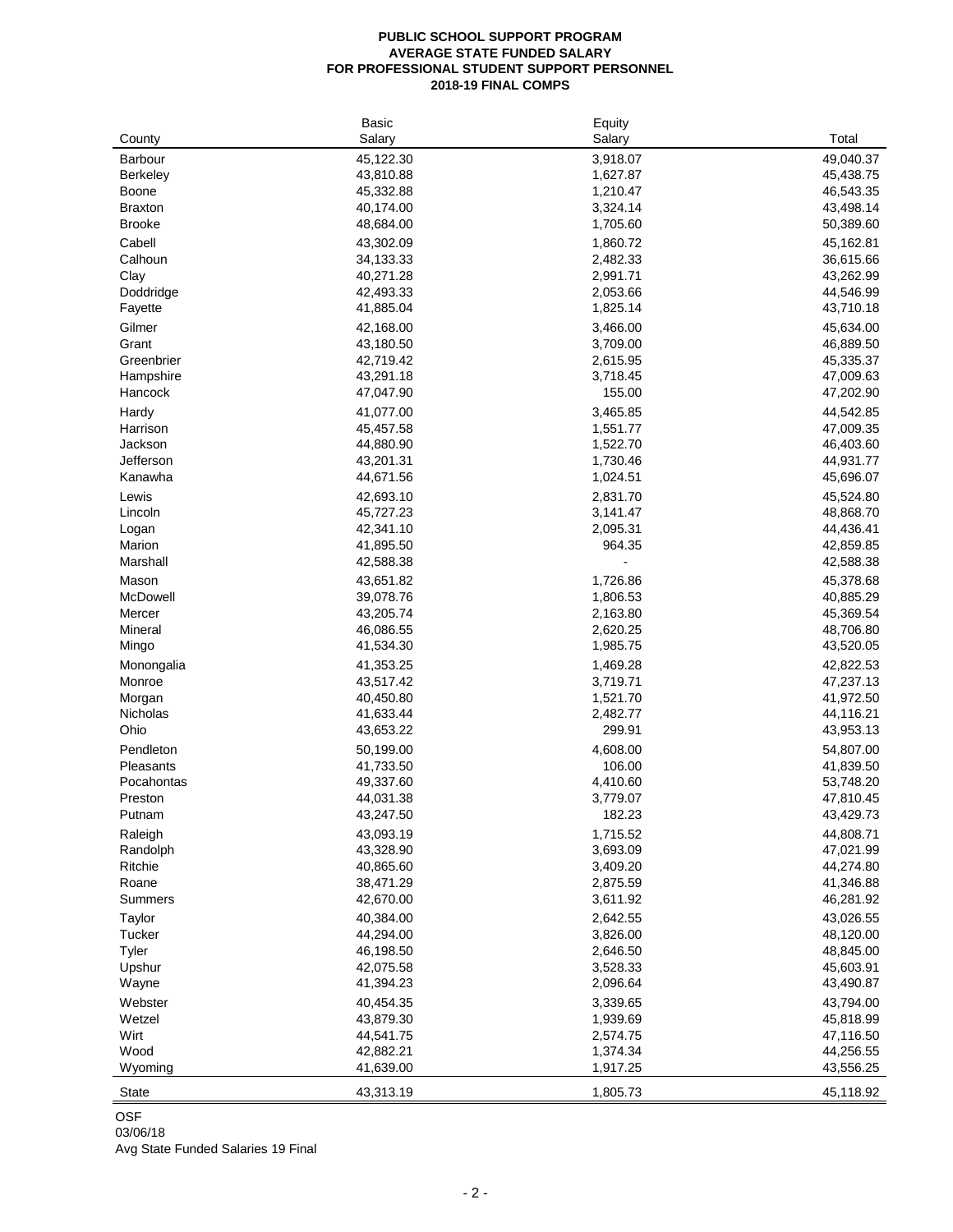#### **PUBLIC SCHOOL SUPPORT PROGRAM AVERAGE STATE FUNDED SALARY FOR SERVICE PERSONNEL 2018-19 FINAL COMPS**

|                 | <b>Basic</b>           | Equity               |                        |
|-----------------|------------------------|----------------------|------------------------|
| County          | Salary                 | Salary               | Total                  |
| Barbour         | 23,491.23              | 1,639.99             | 25,131.22              |
| <b>Berkeley</b> | 23,449.57              | 957.62               | 24,407.19              |
| Boone           | 23,432.05              | 814.99               | 24,247.04              |
| <b>Braxton</b>  | 23,407.56              | 1,640.00             | 25,047.56              |
| <b>Brooke</b>   | 23,755.21              | 1,389.99             | 25,145.20              |
| Cabell          | 23,672.46              | 1,140.00             | 24,812.46              |
| Calhoun         | 22,921.00              | 1,540.00             | 24,461.00              |
| Clay            | 23,448.35              | 1,640.00             | 25,088.35              |
| Doddridge       | 22,862.37              | 760.67               | 23,623.04              |
| Fayette         | 23,241.79              | 740.00               | 23,981.79              |
| Gilmer          | 23,588.23              | 1,640.00             | 25,228.23              |
| Grant           | 24,303.16              | 1,639.99             | 25,943.15              |
| Greenbrier      | 23,304.76              | 1,214.99             | 24,519.75              |
| Hampshire       | 23,688.29              | 1,639.99             | 25,328.28              |
| Hancock         | 23,365.04              | 321.73               | 23,686.77              |
| Hardy           | 23,557.37              | 1,640.00             | 25, 197.37             |
| Harrison        | 24,087.09              | 340.00               | 24,427.09              |
| Jackson         | 24,627.49              | 910.00               | 25,537.49              |
| Jefferson       | 23,362.14              | 1,402.53             | 24,764.67              |
| Kanawha         | 23,462.77              | 1,240.00             | 24,702.77              |
| Lewis           | 23,223.33              | 1,240.00             | 24,463.33              |
| Lincoln         | 23,103.16              | 1,389.99             | 24,493.15              |
| Logan           | 23,096.65              | 1,514.99             | 24,611.64              |
| Marion          | 23,513.00              |                      | 23,513.00              |
| Marshall        | 23,003.10              | 191.98               | 23,195.08              |
| Mason           | 23,399.16              | 1,214.99             | 24,614.15              |
| McDowell        | 23,840.80              | 789.99               | 24,630.79              |
| Mercer          | 22,867.68              | 1,039.99             | 23,907.67              |
| Mineral         | 24,095.37              | 1,532.24             | 25,627.61              |
| Mingo           | 23,503.49              | 1,339.99             | 24,843.48              |
| Monongalia      | 23,556.66              | 1,204.11             | 24,760.77              |
| Monroe          | 23,650.94              | 1,639.99             | 25,290.93              |
| Morgan          | 23,540.85              | 1,139.99             | 24,680.84              |
| Nicholas        | 23,032.32              | 1,489.99             | 24,522.31              |
| Ohio            | 23,684.14              | 1,040.32             | 24,724.46              |
| Pendleton       | 24,930.78              | 1,640.00             | 26,570.78              |
| Pleasants       | 24,159.44              |                      | 24,159.44              |
| Pocahontas      | 23,883.84              | 1,639.99             | 25,523.83              |
| Preston         | 23,391.88              | 1,639.99             | 25,031.87              |
| Putnam          | 23,597.64              | 440.00               | 24,037.64              |
| Raleigh         | 23,268.43              | 889.99               | 24,158.42              |
| Randolph        | 23,216.80              | 1,639.99             | 24,856.79              |
| Ritchie         | 23,973.01              | 1,640.00             | 25,613.01              |
| Roane           | 22,805.81              | 1,639.99             | 24,445.80              |
| Summers         | 22,956.44              | 1,640.00             | 24,596.44              |
| Taylor          | 23,581.17              | 1,440.00             | 25,021.17              |
| Tucker          | 23,176.80              | 1,640.00             | 24,816.80              |
| Tyler<br>Upshur | 21,871.34              | 1,140.00             | 23,011.34              |
| Wayne           | 23,876.21<br>23,264.51 | 1,639.99<br>1,040.00 | 25,516.20<br>24,304.51 |
|                 |                        |                      |                        |
| Webster         | 23,542.79              | 1,640.00<br>1,305.21 | 25,182.79              |
| Wetzel<br>Wirt  | 23,179.00<br>22,335.83 | 639.99               | 24,484.21<br>22,975.82 |
| Wood            | 23,847.88              | 1,369.99             | 25,217.87              |
| Wyoming         | 23,569.96              | 1,439.99             | 25,009.95              |
|                 |                        |                      |                        |
| <b>State</b>    | 23,490.29              | 1,279.66             | 24,769.95              |

OSF

03/06/18

Avg State Funded Salaries 19 Final

 $\overline{\phantom{0}}$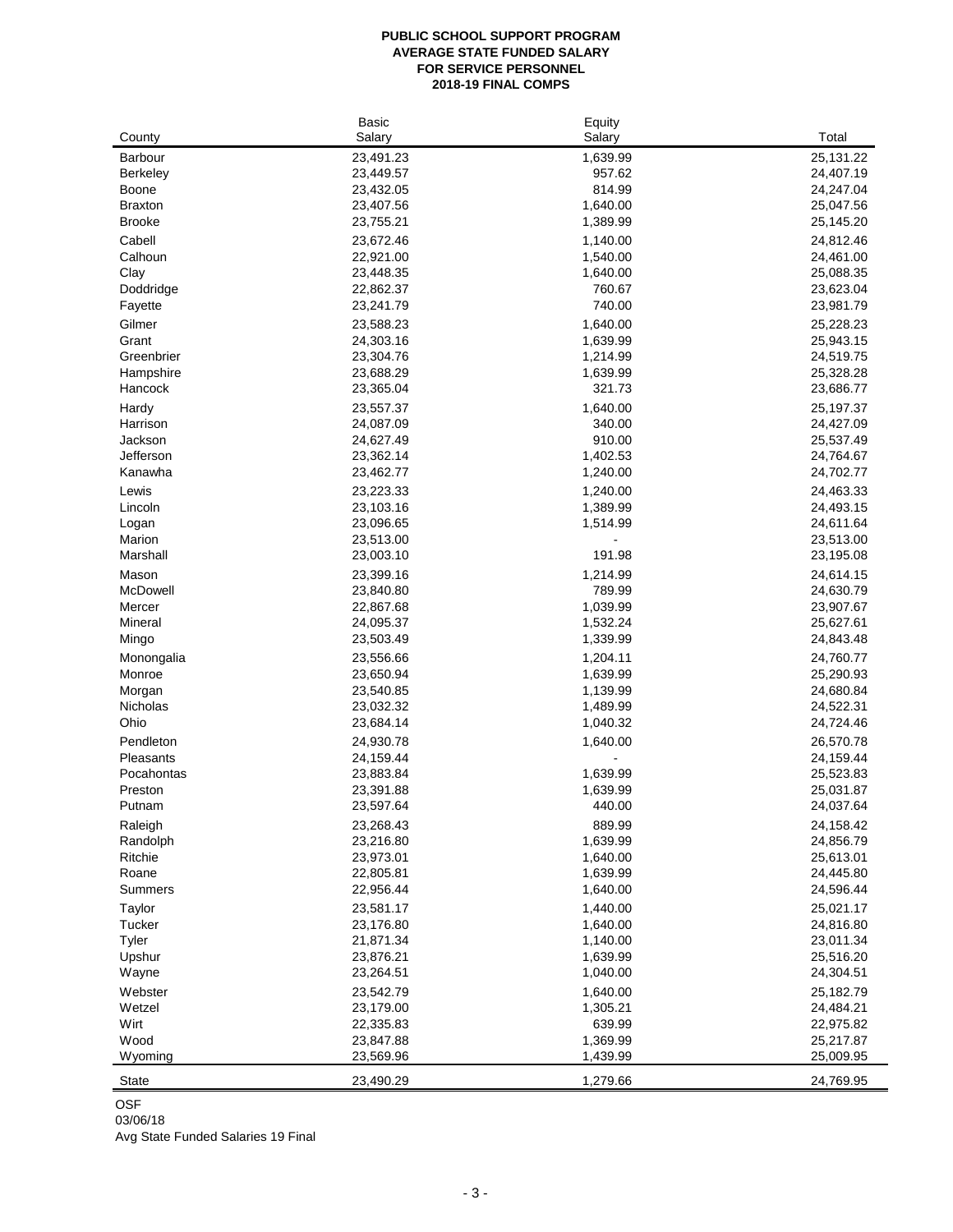## **COUNTY BOARDS OF EDUCATION COMPARISON OF AVERAGE STATE FUNDED SALARIES FOR PROFESSIONAL EDUCATORS 2017-18 AND 2018-19 YEARS**

|                | 2017-18            | 2018-19            |                   | Pct    |
|----------------|--------------------|--------------------|-------------------|--------|
| County         | <b>Final Comps</b> | <b>Final Comps</b> | <b>Difference</b> | Change |
| Barbour        | 44,973.59          | 46,729.56          | 1,755.97          | 3.90%  |
| Berkeley       | 40,766.45          | 42,813.72          | 2,047.27          | 5.02%  |
| Boone          | 41,360.17          | 43,576.93          | 2,216.76          | 5.36%  |
| <b>Braxton</b> | 44,452.69          | 46,241.53          | 1,788.84          | 4.02%  |
| <b>Brooke</b>  | 41,108.40          | 42,719.82          | 1,611.42          | 3.92%  |
| Cabell         | 42,015.06          | 44,123.45          | 2,108.39          | 5.02%  |
| Calhoun        | 42,967.21          | 45,371.65          | 2,404.44          | 5.60%  |
| Clay           | 44,210.24          | 46,386.85          | 2,176.61          | 4.92%  |
| Doddridge      | 42,131.08          | 44,797.71          | 2,666.63          | 6.33%  |
| Fayette        | 41,925.03          | 43,899.74          | 1,974.71          | 4.71%  |
| Gilmer         | 42,721.20          | 45,010.09          | 2,288.89          | 5.36%  |
| Grant          | 44,078.93          | 46,312.63          | 2,233.70          | 5.07%  |
| Greenbrier     | 43,456.26          | 45,079.51          | 1,623.25          | 3.74%  |
| Hampshire      | 44,807.52          | 46,425.65          | 1,618.13          | 3.61%  |
| Hancock        | 39,932.52          | 42,434.20          | 2,501.68          | 6.26%  |
| Hardy          | 44,362.12          | 46,453.95          | 2,091.83          | 4.72%  |
| Harrison       | 42,030.64          | 44,129.86          | 2,099.22          | 4.99%  |
| Jackson        | 43,261.74          | 45,219.72          | 1,957.98          | 4.53%  |
| Jefferson      | 41,858.47          | 43,598.25          | 1,739.78          | 4.16%  |
| Kanawha        | 41,666.85          | 43,693.79          | 2,026.94          | 4.86%  |
| Lewis          | 44,034.36          | 45,392.26          | 1,357.90          | 3.08%  |
| Lincoln        | 45,539.22          | 47,420.32          | 1,881.10          | 4.13%  |
| Logan          | 41,205.10          | 43,609.99          | 2,404.89          | 5.84%  |
| Marion         | 41,792.65          | 43,501.38          | 1,708.73          | 4.09%  |
| Marshall       | 39,633.63          | 41,889.27          | 2,255.64          | 5.69%  |
| Mason          | 41,603.16          | 43,885.35          | 2,282.19          | 5.49%  |
| McDowell       | 41,972.61          | 45,077.60          | 3,104.99          | 7.40%  |
| Mercer         | 42,447.64          | 44,217.13          | 1,769.49          | 4.17%  |
| Mineral        | 43,936.50          | 45,828.93          | 1,892.43          | 4.31%  |
| Mingo          | 42,107.01          | 43,953.03          | 1,846.02          | 4.38%  |
| Monongalia     | 42,148.22          | 43,898.75          | 1,750.53          | 4.15%  |
| Monroe         | 44,307.98          | 46,116.73          | 1,808.75          | 4.08%  |
| Morgan         | 41,196.97          | 43,754.45          | 2,557.48          | 6.21%  |
| Nicholas       | 42,800.69          | 45,512.21          | 2,711.52          | 6.34%  |
| Ohio           | 40,827.14          | 43,129.62          | 2,302.48          | 5.64%  |
| Pendleton      | 43,284.00          | 44,656.42          | 1,372.42          | 3.17%  |
| Pleasants      | 40,333.39          | 42,501.92          | 2,168.53          | 5.38%  |
| Pocahontas     | 43,645.99          | 46,259.77          | 2,613.78          | 5.99%  |
| Preston        | 44,121.41          | 46,513.29          | 2,391.88          | 5.42%  |
| Putnam         | 40,850.76          | 43,013.71          | 2,162.95          | 5.29%  |
| Raleigh        | 41,709.14          | 43,900.17          | 2,191.03          | 5.25%  |
| Randolph       | 45,036.33          | 47,174.32          | 2,137.99          | 4.75%  |
| Ritchie        | 43,999.50          | 46,113.86          | 2,114.36          | 4.81%  |
| Roane          | 44,381.49          | 46,175.10          | 1,793.61          | 4.04%  |
| Summers        | 41,472.93          | 42,905.35          | 1,432.42          | 3.45%  |
| Taylor         | 42,632.75          | 43,918.08          | 1,285.33          | 3.01%  |
| Tucker         | 44,977.71          | 46,755.63          | 1,777.92          | 3.95%  |
| Tyler          | 42,658.80          | 44,267.61          | 1,608.81          | 3.77%  |
| Upshur         | 44,001.05          | 46,359.25          | 2,358.20          | 5.36%  |
| Wayne          | 41,328.01          | 43,964.17          | 2,636.16          | 6.38%  |
| Webster        | 43,607.00          | 46,281.62          | 2,674.62          | 6.13%  |
| Wetzel         | 42,232.78          | 43,738.10          | 1,505.32          | 3.56%  |
| Wirt           | 40,694.09          | 43,006.60          | 2,312.51          | 5.68%  |
| Wood           | 42,005.30          | 43,583.43          | 1,578.13          | 3.76%  |
| Wyoming        | 42,849.06          | 44,164.20          | 1,315.14          | 3.07%  |
| Total          | 42,163.06          | 44,177.98          | 2,014.92          | 4.78%  |

OSF

03/06/18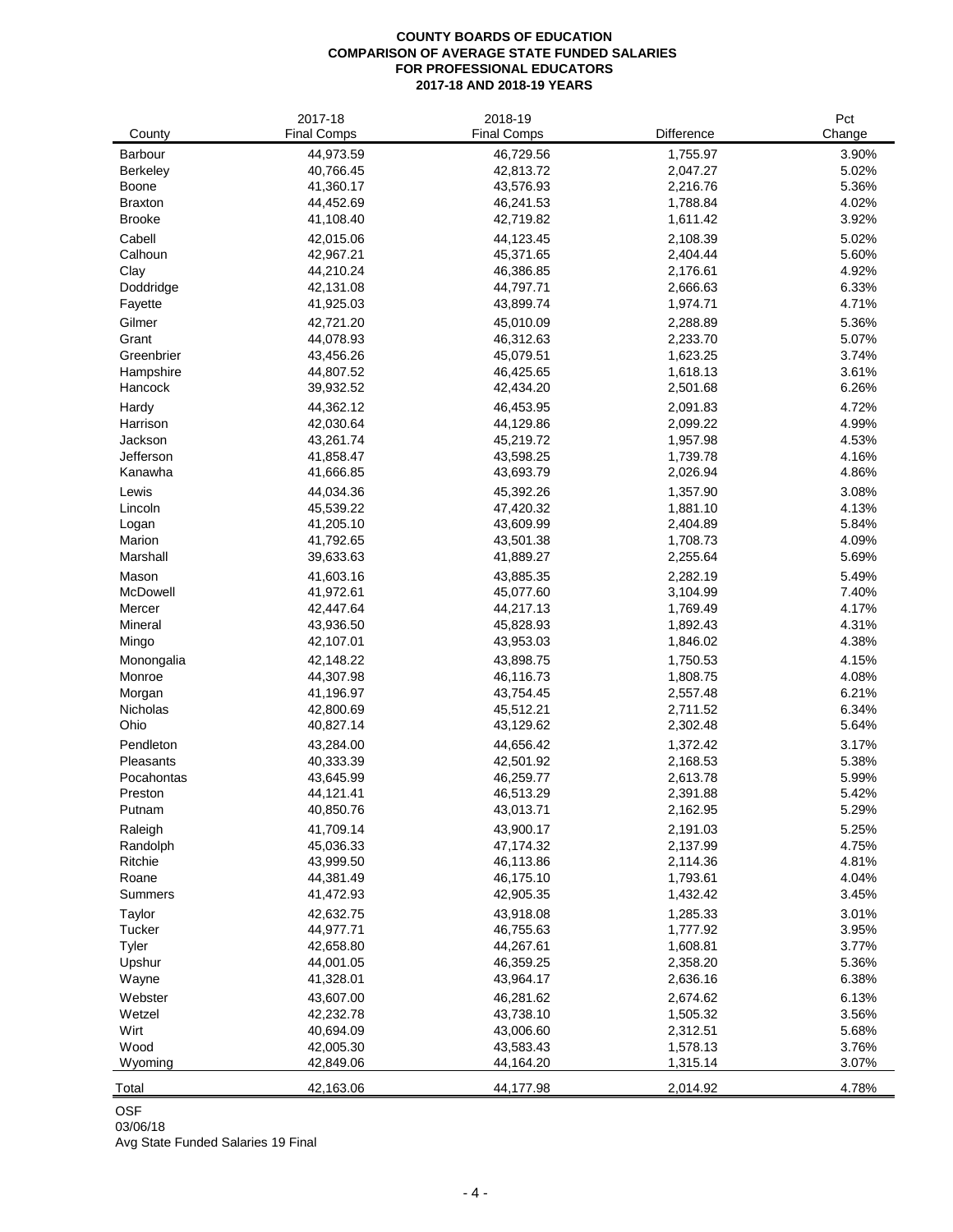#### **COUNTY BOARDS OF EDUCATION COMPARISON OF AVERAGE STATE FUNDED SALARIES FOR STUDENT SUPPORT PERSONNEL 2017-18 AND 2018-19 YEARS**

|                      | 2017-18                | 2018-19                |                      | Pct            |
|----------------------|------------------------|------------------------|----------------------|----------------|
| County               | <b>Final Comps</b>     | <b>Final Comps</b>     | Difference           | Change         |
| Barbour              | 48,796.00              | 49,040.37              | 244.37               | 0.50%          |
| Berkeley             | 43,451.91              | 45,438.75              | 1,986.84             | 4.57%          |
| Boone                | 41,017.17              | 46,543.35              | 5,526.18             | 13.47%         |
| <b>Braxton</b>       | 40,554.14              | 43,498.14              | 2,944.00             | 7.26%          |
| <b>Brooke</b>        | 46,547.72              | 50,389.60              | 3,841.88             | 8.25%          |
| Cabell               | 42,093.89              | 45,162.81              | 3,068.92             | 7.29%          |
| Calhoun              | 33,358.33              | 36,615.66              | 3,257.33             | 9.76%          |
| Clay                 | 41,364.39              | 43,262.99              | 1,898.60             | 4.59%          |
| Doddridge            | 41,939.32              | 44,546.99              | 2,607.67             | 6.22%          |
| Fayette              | 44,568.13              | 43,710.18              | (857.95)             | $-1.93%$       |
| Gilmer               | 43,026.50              | 45,634.00              | 2,607.50             | 6.06%          |
| Grant                | 42,994.52              | 46,889.50              | 3,894.98             | 9.06%          |
| Greenbrier           | 43,388.84              | 45,335.37              | 1,946.53             | 4.49%          |
| Hampshire<br>Hancock | 43,270.30<br>44,629.90 | 47,009.63<br>47,202.90 | 3,739.33<br>2,573.00 | 8.64%<br>5.77% |
|                      |                        |                        |                      |                |
| Hardy                | 43,646.85              | 44,542.85              | 896.00               | 2.05%          |
| Harrison<br>Jackson  | 45,213.07<br>43,348.94 | 47,009.35<br>46,403.60 | 1,796.28             | 3.97%<br>7.05% |
| Jefferson            | 43,446.36              | 44,931.77              | 3,054.66<br>1,485.41 | 3.42%          |
| Kanawha              | 43,462.42              | 45,696.07              | 2,233.65             | 5.14%          |
| Lewis                |                        |                        |                      | 3.79%          |
| Lincoln              | 43,861.88<br>44,935.70 | 45,524.80<br>48,868.70 | 1,662.92<br>3,933.00 | 8.75%          |
| Logan                | 42,172.71              | 44,436.41              | 2,263.70             | 5.37%          |
| Marion               | 41,717.61              | 42,859.85              | 1,142.24             | 2.74%          |
| Marshall             | 41,277.00              | 42,588.38              | 1,311.38             | 3.18%          |
| Mason                | 43,614.10              | 45,378.68              | 1,764.58             | 4.05%          |
| McDowell             | 38,257.45              | 40,885.29              | 2,627.84             | 6.87%          |
| Mercer               | 42,998.31              | 45,369.54              | 2,371.23             | 5.51%          |
| Mineral              | 46,708.33              | 48,706.80              | 1,998.47             | 4.28%          |
| Mingo                | 42,206.34              | 43,520.05              | 1,313.71             | 3.11%          |
| Monongalia           | 40,991.67              | 42,822.53              | 1,830.86             | 4.47%          |
| Monroe               | 43,948.13              | 47,237.13              | 3,289.00             | 7.48%          |
| Morgan               | 39,460.70              | 41,972.50              | 2,511.80             | 6.37%          |
| Nicholas             | 42,674.47              | 44,116.21              | 1,441.74             | 3.38%          |
| Ohio                 | 42,140.31              | 43,953.13              | 1,812.82             | 4.30%          |
| Pendleton            | 52,760.14              | 54,807.00              | 2,046.86             | 3.88%          |
| Pleasants            | 39,285.99              | 41,839.50              | 2,553.51             | 6.50%          |
| Pocahontas           | 51,257.80              | 53,748.20              | 2,490.40             | 4.86%          |
| Preston              | 46,024.66              | 47,810.45              | 1,785.79             | 3.88%          |
| Putnam               | 42,532.17              | 43,429.73              | 897.56               | 2.11%          |
| Raleigh              | 43,367.82              | 44,808.71              | 1,440.89             | 3.32%          |
| Randolph             | 45,772.80              | 47,021.99              | 1,249.19             | 2.73%          |
| Ritchie              | 41,618.20              | 44,274.80              | 2,656.60             | 6.38%          |
| Roane                | 38,688.03              | 41,346.88              | 2,658.85             | 6.87%          |
| Summers              | 45,525.61              | 46,281.92              | 756.31               | 1.66%          |
| Taylor               | 41,452.49              | 43,026.55              | 1,574.06             | 3.80%          |
| Tucker               | 47,071.33              | 48,120.00              | 1,048.67             | 2.23%          |
| Tyler                | 46,103.83              | 48,845.00              | 2,741.17             | 5.95%          |
| Upshur               | 44,892.58              | 45,603.91              | 711.33               | 1.58%          |
| Wayne                | 41,893.93              | 43,490.87              | 1,596.94             | 3.81%          |
| Webster              | 42,033.22              | 43,794.00              | 1,760.78             | 4.19%          |
| Wetzel               | 43,098.22              | 45,818.99              | 2,720.77             | 6.31%          |
| Wirt                 | 51,087.25              | 47,116.50              | (3,970.75)           | $-7.77%$       |
| Wood                 | 43,658.37              | 44,256.55              | 598.18               | 1.37%          |
| Wyoming              | 40,840.33              | 43,556.25              | 2,715.92             | 6.65%          |
| Total                | 43,190.91              | 45,118.92              | 1,928.01             | 4.46%          |

OSF

03/06/18